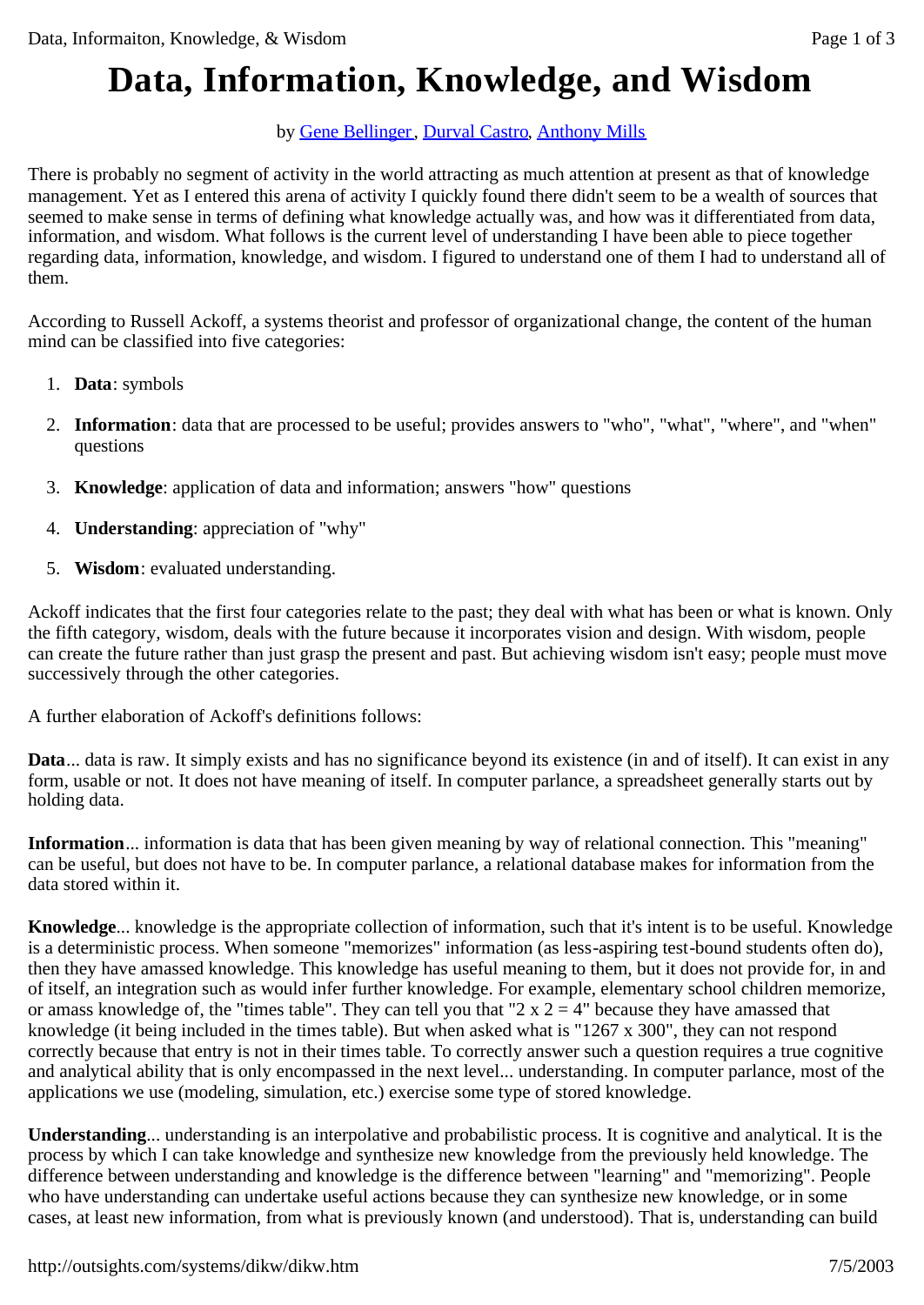## Data, Informaiton, Knowledge, & Wisdom Page 2 of 3

**Wisdom**... wisdom is an extrapolative and non-deterministic, non-probabilistic process. It calls upon all the previous levels of consciousness, and specifically upon special types of human programming (moral, ethical codes, etc.). It beckons to give us understanding about which there has previously been no understanding, and in doing so, goes far beyond understanding itself. It is the essence of philosophical probing. Unlike the previous four levels, it asks questions to which there is no (easily-achievable) answer, and in some cases, to which there can be no humanly-known answer period. Wisdom is therefore, the process by which we also discern, or judge, between right and wrong, good and bad. I personally believe that computers do not have, and will never have the ability to posses wisdom. Wisdom is a uniquely human state, or as I see it, wisdom requires one to have a soul, for it resides as much in the heart as in the mind. And a soul is something machines will never possess (or perhaps I should reword that to say, a soul is something that, in general, will never possess a machine).

Personally I contend that the sequence is a bit less involved than described by Ackoff. The following diagram represents the transitions from data, to information, to knowledge, and finally to wisdom, and it is understanding that support the transition from each stage to the next. Understanding is not a separate level of its own.



Data represents a fact or statement of event without relation to other things.

## Ex: It is raining.

Information embodies the understanding of a relationship of some sort, possibly cause and effect.

Ex: The temperature dropped 15 degrees and then it started raining.

Knowledge represents a pattern that connects and generally providing a high level of predictability as what is described or what will happen next.

Ex: If the humidity is very high and the temperature drops substantially the atmospheres is often unlikely to be able to hold the moisture so it rains.

Wisdom embodies more of an understanding of fundamental principles embodied within the knowledge that are essentially the basis for the knowledge being what it is. Wisdom is essentially systemic.

Ex: It rains because it rains. And this encompasses an understanding of all the interactions that happen between raining, evaporation, air currents, temperature gradients, changes, raining.

Yet, there is still a question regarding when is a pattern knowledge and when is it noise. Consider the following:

- Abugt dbesbt regtc uatn s uitrzt.
- ubtxte pstye ysote anet sser extess